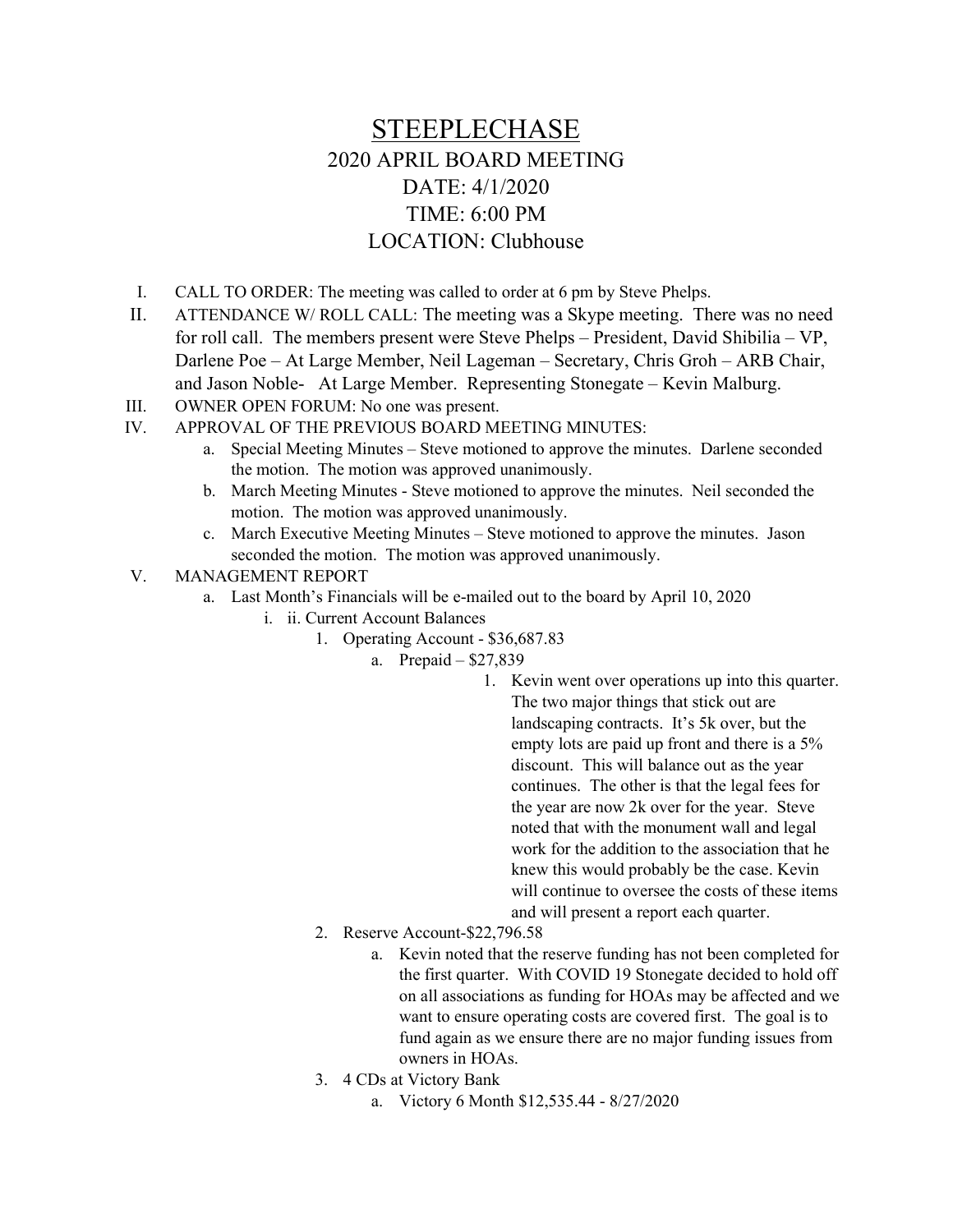- b. Victory 9 Month \$25,410.53 5/27/2020
- c. Victory 8 Month \$25,204.28 10/27/2020
- d. Victory 12 Month \$25,473.61 8/27/2020
- ii. Delinquent Accounts
	- 1. Total Resident Outstanding: \$4,947.70
- b. Management Tour
	- i. Maintenance Sheet
		- 1. Kevin noted that on the maintenance sheet there were a few new notes. The door to the gym will not be ready for a while. The company that makes them is not operating due to COVID 19. The monument wall has Dryvit which a lot of vendors do not work with since it is challenging to work with. Kevin has one vendor who said they work with it some and they are coming out to look at the monument. The Wexford and Sheffield landscaping has been added as well to the maintenance sheet.
	- ii. Violations Sheet
		- 1. Kevin noted that violations have been taken care of since the last round of violations. No new ones have been added due to COVID 19. Kevin noted that there still seem to be a number of trash cans out, so they will need to be addressed when everything is lifted.
- VI. OLD BUSINESS:
	- a. Monument Entry Walls
		- i. Jeff has been working on the monument walls. KYTC indicated they will not be a part in this as they have provided compensation to the Davis's for the land and the HOA would need to work with them on what compensation should be for the entry way area. Jeff is working on presenting what the HOA wants from the walls and presenting the work that has been done in the past for these walls.
	- b. Board Member Jay Stepping Down Jay continues to hold the position for the board while the board looks to nominate a replacement.
	- c. Sediment Quotes
		- i. Muck eater Kevin noted that the Muck Eater is budgeted for the association. It will help in removal of the organic material that is formed in the retention basin and help prevent some primrose from getting established. The board approved the muck eater.
		- ii. SD1 There had been some conversation regarding asking SD1 on any previous contracts and work that had been done with silt removal. Every indication Kevin had received is that it was a onetime deal and that the association would need to address these items moving forward. The board asked that Kevin pursue options with SD1 and find out what information he could.
		- iii. Engineer Neil found an Engineering group that has worked with HOAs in regard to sediment removal. They have been out, walked the lake and took pictures. They can do everything for the sediment removal, they can just consult, they can do phases. They are flexible in what they can do for the associations. Kevin asked that the engineering group put together a phase 1 proposal as that would provide some input for the board on if they wanted to use them fully, partially, and give some ideas of pricing compared to what was found from some groups outside of the area.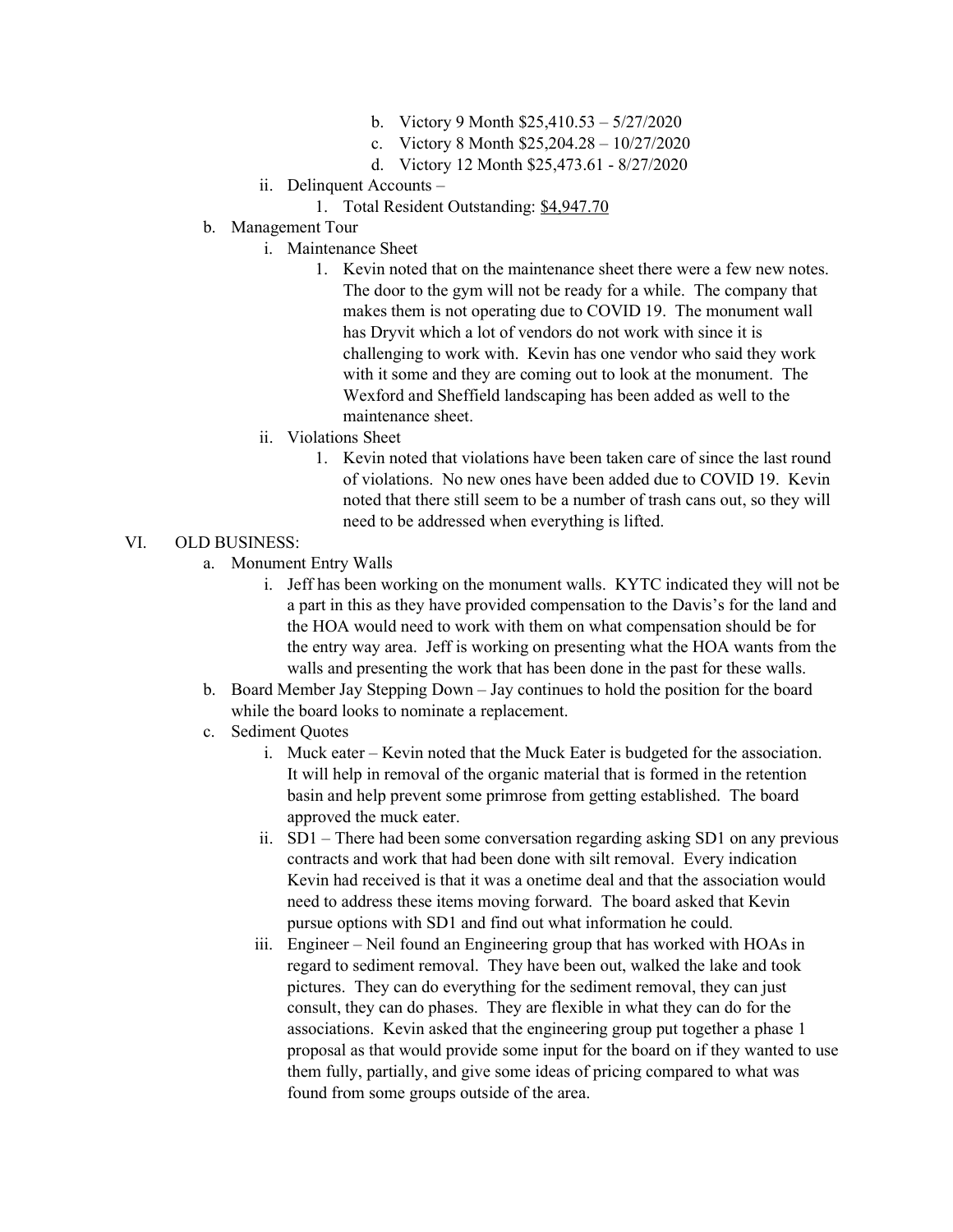- iv. Settle into other areas It was noted that it might be possible to use some of the sediment in areas to flatten out areas, be used for the walkways etc. The engineers might be helpful in providing some insight into what could be done versus just trucking it all off of property as well.
- d. Judge Gary Moore
	- i. Kevin noted that the letter the board had put together had been sent over to Judge Gary Moore for the expansion over into Chambers Rd. Judge Moor indicated that would be a major item that he needed. Getting signatures would also be helpful. Stacy had requested a timeline by the end of the month. The board members that had been collecting had mostly received positive feedback regarding this effort. Kevin stated that they could send the signatures directly to him or they could give them to Stacy Owens. Either way, they will be compiled and sent over to Judge Moore's office.
	- ii. The board also talked about what they were hearing regarding the school being used as a regional school parking lot for buses. Kevin stated he would reach out to Eric McArtor and ask if it were true or not.
- e. Enclosures
	- i. Kevin had noted in the newsletter that went out enclosures were addressed. They would be approved depending on the style, type, and location as each situation is a little different.
- f. Rip rap in areas
	- i. Kevin noted that he had reached out to vendors to provide pricing for rip rap to be added to the drainage areas along the Grand National. He also noted that along with the shorter bridge there was some rip rap that needed to be added there. With all the rain there has been added erosion areas and it needed to be addressed.
- g. Footer of large bridge
	- i. Kevin reached out to the engineering group to look at the footer. The individual he had talked to said to call back on Monday to get something scheduled. Kevin assumed this was partially in order to see if something changed with COVID 19.
- h. Social Chair
	- i. Kevin asked the board if anyone had any thoughts on someone taking over as social chair. The board did not have anyone in mind. Kevin recommended sending an e-mail out to the community to see if there was any interest. The board agreed that would be a good first step.
- i. Other Old Business?
	- i. There was no further old business.

## VII. NEW BUSINESS:

- a. Bike Racks The board reviewed three proposals for bike racks up at the clubhouse. There were two galvanized, one black. They were in a rack formation or in a flowing U. The board decided that one bike rack to begin with would be enough and they can add more if needed. The black rack was popular, but the Galvanized was more cost efficient. The board opted for the Galvanized bike rack and recommended that it goes to the left side of the pool fence near the door.
- b. Additional Trash can Charlie had brought up last year and this year regarding it not being a bad idea to have another trash can. He's up there less than a week right now having to clean out the trash cans and replace liners. It would give an extra few days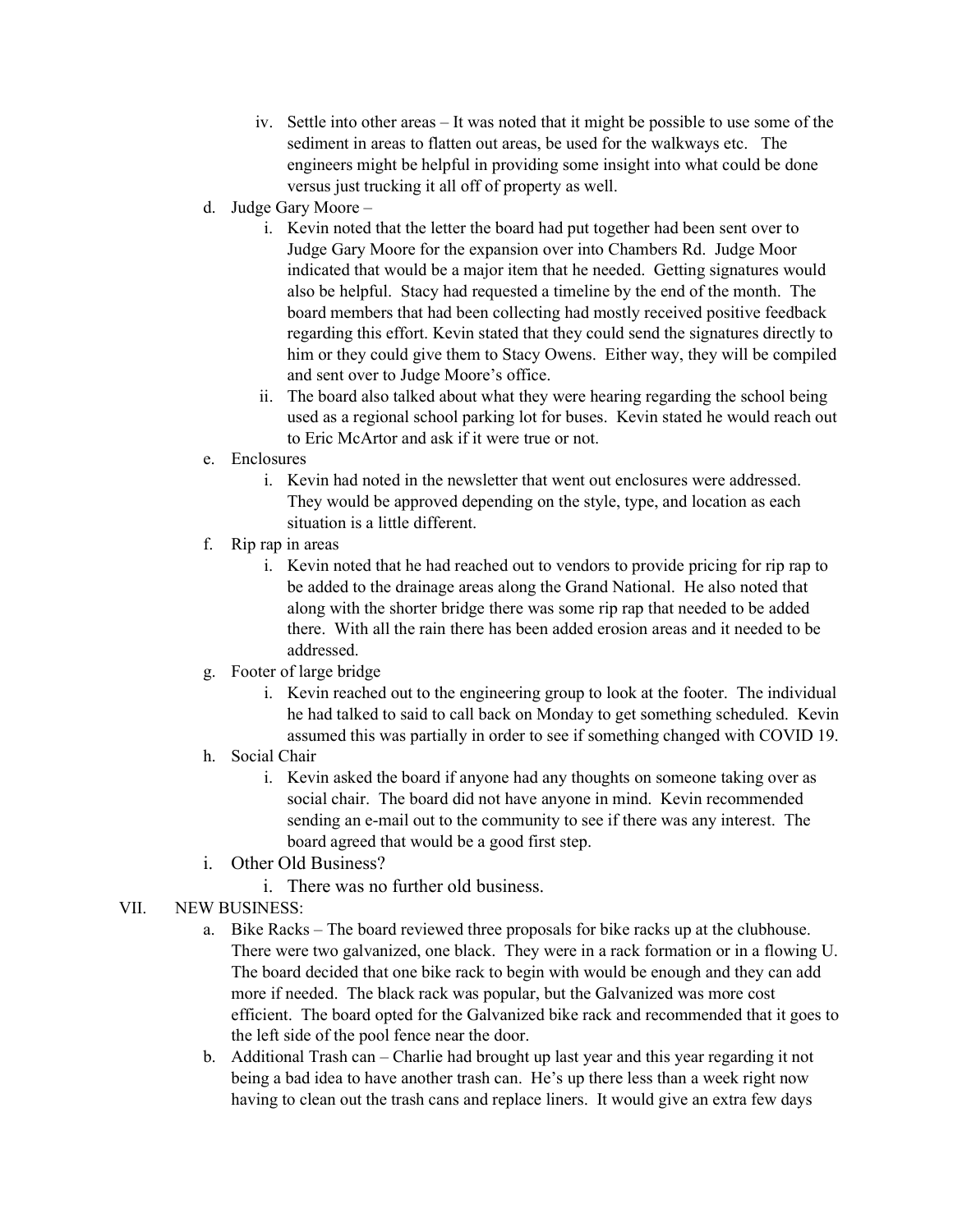between things needing to be changed out. The board requested to find a similar trash can in use and find out the cost. Chris Groh also mentioned that between Fox Hunt and Grand National it would be a good idea to add a dog waste station there. Kevin would look into options for a similar dog station.

- c. Concrete Repair at Pool Kevin received a quote from Swim safe to get some concrete work done at the pool. It would involve removal and new cement laid down. The cost would be around \$7,655 for the job. It would mean that the job would range from \$1,000 up and down. Darlene knows of someone that builds high end pools and was going to ask him if he could provide a quote that might be a better rate since they know each other.
- d. Late fees There had been some conversation on social media regarding the next quarter fees and what the board should be telling the association. Kevin mentioned that some of the legal council that works for associations provided opinions that the HOA cannot waive HOA fees. However, they can do things like waive late fees and work on payment plans for people and work with them that they stay in good standing with the association. Darlene was going to work on a policy for Kevin to follow and share with the board.
- e. Rules Kevin noted that right now that Stonegate was not enforcing the rules within the community at this time. The reason being that owners did not need any more undue stress at this time. However, if the board would like things enforced, they only need to ask, and enforcement can begin again.
- f. Fence at Entry The board discussed the front entry and the fence being removed. Kevin stated that he had the indication that board was for removing the fence and saving the material and Herb was relaying that information to the front entry group, but no one from the front entry was responding with it being okay to remove the fencing. Darlene asked about how much would cost. Kevin figured around \$250 to collect and store a decent number of the cross sections. Darlene motioned to get Charlie to salvage as much as he could up to \$250 to store the sections of fence. The front entry could then use them moving forward for repairs or other needs to the fence over time, but the board would not clean them as there would be an additional cost there.
- g. Lights at entry Kevin asked the board their thoughts on removing the lights at the front entry. Kevin noted there would be a cost to remove the lights, there is not any way to know if they would be used again in a new monument wall or if there would be anyone willing to buy them. There are also a lot of different options for lighting for monuments. The board decided that they were not worth saving for the next monument.
- h. Landscaping at Sheffield Ln and Wexford Kevin requested quotes from vendors for the landscaping at Sheffield and Wexford. Once he gets those he will share with the board.
- i. Clubhouse Darlene mentioned that the board should watch the clubhouse. There were some people congregating and they were having a social distancing party. It might not have been that group, but there has been a lot of trash, remains of empty vodka bottle, so want to make sure no one breaks into the clubhouse or is causing issues up in that area.
- j. Neil recommended sending out in the newsletter that anyone that has done improvements and not submitted an application that they need to do it and have it on file. It protects them in the future if something is enforced in the future or that was missed, and they don't possibly have penalties or other issues occur. Kevin mentioned